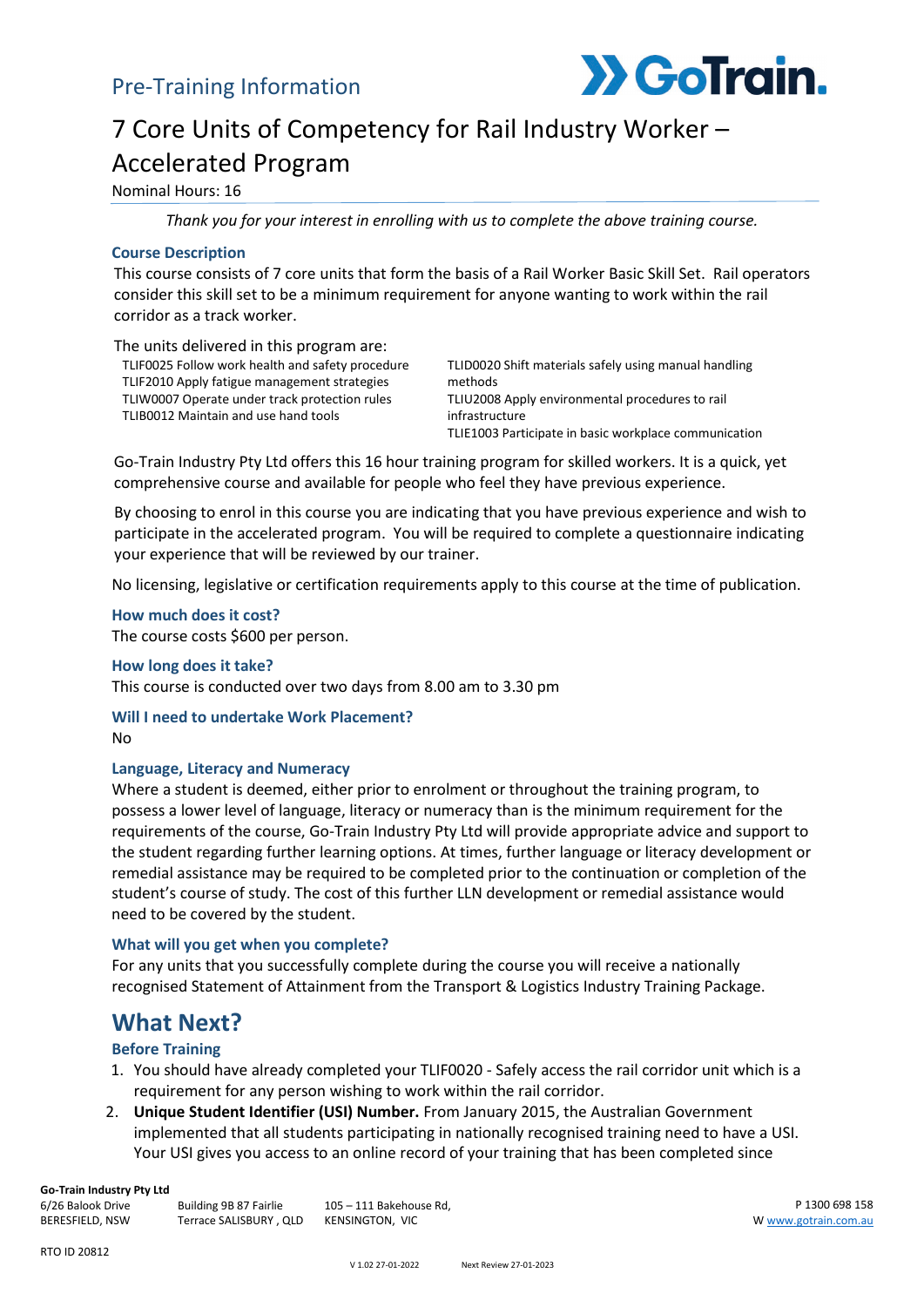## Pre-Training Information



January 2015. You will be able to access these results throughout your life. Students who do not currently have a USI must obtain one before attending training at Go-Train Industry. **Please visit [www.usi.gov.au](http://www.usi.gov.au/) to obtain your USI**. We need you to provide us with your USI number as we cannot issue your certificate until the USI number is received.

- 3. To secure your spot in the course you need to enrol and pay for your course prior to commencement of training, please contact us to organise this.
- 4. Do you think you could apply for RPL or Credit Transfer? If so, please refer to our website for what to do next.
- 5. If you find you are unable to attend, can you please contact us within 48 hours of the scheduled training. If you provide less than 48 hours' notice of cancellation, we are unable to refund any monies paid.

#### **On the day of training we need you to**

- 1. Bring Photo ID Preferably a driver's licence or passport.
- 2. **Students must wear covered in shoes**. Please note that we have **a NO THONGS** policy and students will be sent home unless the correct footwear is worn.
- 3. Course must already be paid in full
- 4. **Full PPE** to be worn on day 2 for practical.

#### **At the course**

- 1. When you attend the training, you will be asked to sign a Training Attendance Sheet. Signing the attendance sheet is an acknowledgement that you have read and understood this Pre-Training Information prior to attending the course.
- 2. This course will be delivered in a classroom environment by a qualified and experienced Rail Trainer.
- 3. All learning materials will be provided to you.
- 4. You will be required to complete written and practical assessments for this course practical assessments take place in a simulated work environment.

#### **After Training**

- 1. On completion of the training you will have an understanding of maintaining and using hand tools, manual handling methods, communication in the workplace, WHS procedures, fatigue management strategies, environmental procedures and track protection requirements.
- 2. **Statement of Attainment** If you successfully complete you will receive a nationally recognised Statement of Attainment showing each unit completed
- 3. **Rail Industry Work (RIW) Card** You will need to obtain a Rail Industry Work (RIW) Card to work in the rail industry – this is the national competency management system for rail workers. Please note that Rail Safety Worker (RSW) cards are NOT issued on the day of training – obtaining the RIW is your or your company representative's responsibility.

Should you need any help, Gotrain offers a service **GoRail** who can help you navigate the challenges of RIW

Please refer to the **[https://www.riw.net.au](https://www.riw.net.au/)**/ website for further information.

### **Where can you complete the course?**

**Beresfield Salisbury Victoria Various Locations**

Please contact our office on 1300 698 158 to confirm delivery dates and enrol.

### **Fine Print**

Please refer to our Client Handbook located on our website [\(www.gotrain.com.au\)](http://www.gotrain.com.au/) for further information in regards to your rights and obligations as a student of Go-Train Industry Pty Ltd.

#### **To ensure you leave us with the most up to date qualification**

**Go-Train Industry Pty Ltd** 6/26 Balook Drive BERESFIELD, NSW

Building 9B 87 Fairlie Terrace SALISBURY , QLD KENSINGTON, VIC

105 – 111 Bakehouse Rd,

P 1300 698 158 [W www.gotrain.com.au](http://www.gotrain.com.au/)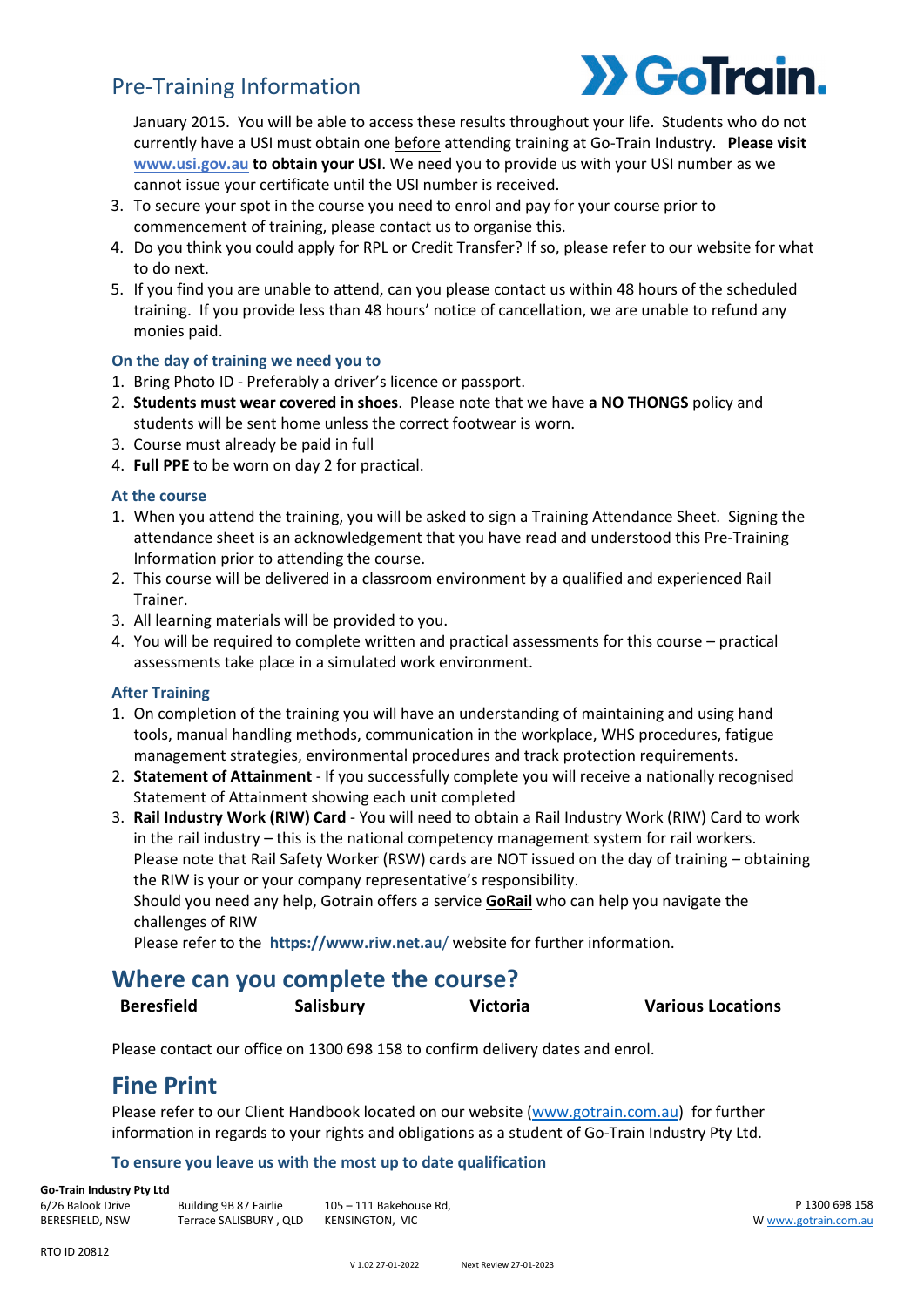## Pre-Training Information



If during or after your enrolment, the course in which you are enrolled is updated in line with national industry standards, we reserve the right to transition you into an alternate course. If this becomes necessary, we will advise you of the change and the arrangements which will be available for you to complete your alternate course

## **What can you do once you complete this course?**

*You could complete:*

• Certificate II in Rail Infrastructure – TLI27210

## **If you want to enrol please contact our office on 1300 698 158** Training Plan

| Day                                  | Unit                                               | <b>Description</b>                                                                                                                                                                                                                                                                        | Assessments                                    |
|--------------------------------------|----------------------------------------------------|-------------------------------------------------------------------------------------------------------------------------------------------------------------------------------------------------------------------------------------------------------------------------------------------|------------------------------------------------|
| Day 1<br>(THEORY)                    | <b>TLIB0012</b><br>Maintain and<br>use hand tools  | This unit involves the skills and knowledge required to maintain and use hand tools in<br>accordance with workplace procedures and safeworking codes across a variety of operational<br>workplace contexts within the transport and logistics industry.                                   | <b>Written Assessment</b><br>(30 minutes)      |
| Day 2<br>(Practical &<br>Assessment) |                                                    | It includes selecting and using hand tools to complete workplace tasks, maintaining basic<br>hand tools in accordance with manufacturer's instructions, and securing and storing hand<br>tools in accordance with workplace procedures.                                                   | <b>Practical Assessment</b><br>(30 minutes)    |
|                                      | <b>TLID0020</b><br>Shift materials<br>safely using | This unit involves the skills and knowledge required to shift loads safely using manual handling<br>methods. Work must be carried out in compliance with the relevant work health and safety<br>(WHS)/occupational health and safety (OHS) regulations concerning the manual handling and | <b>Written Assessment</b><br>(30 minutes)      |
|                                      | manual<br>handling<br>methods                      | movement of loads.<br>It includes assessing the risks associated with relocating the load, planning the relocation<br>process and carrying out the relocation in accordance with the plan.                                                                                                | <b>Practical Assessment</b><br>(30 minutes)    |
|                                      | <b>TLIE1003</b><br>Participate in<br>basic         | This unit involves the skills and knowledge required to participate effectively in basic<br>workplace communication as an integral part of routine work in the context of the workplace<br>concerned.                                                                                     | <b>Written Assessment</b><br>(30 minutes)      |
|                                      | workplace<br>communication                         | It includes communicating information about routine tasks, processes, events or skills;<br>participating in group discussions to achieve appropriate work outcomes; and representing<br>group views to others.                                                                            | <b>Practical Assessment</b><br>(30 minutes)    |
|                                      | <b>TLIF0025</b><br>Follow work<br>health and       | This unit involves the skills and knowledge required to follow and apply work health and<br>safety (WHS)/occupational health and safety (OHS) procedures when carrying out work<br>activities in compliance with the relevant WHS/OHS regulations and procedures.                         | <b>Written Assessment</b><br>(30 minutes)      |
|                                      | safety<br>procedures                               | It includes following workplace procedures for hazard identification and risk control,<br>contributing to WHS/OHS management arrangements and completing WHS/OHS records.                                                                                                                 | <b>Practical Assessment</b><br>(15-30 minutes) |
|                                      |                                                    | It involves applying established WHS/OHS and hazard minimisation principles and procedures<br>to conduct workplace activities.                                                                                                                                                            |                                                |
|                                      | <b>TLIF2010</b><br>Apply fatigue<br>Management     | This unit involves the skills and knowledge required to apply fatigue management strategies<br>within the transport and logistics industry. Work is undertaken in compliance with relevant<br>legislation, regulations, codes and guidelines.                                             | <b>Written Assessment</b><br>(40 minutes)      |
|                                      | strategies                                         | It includes identifying and acting on signs of fatigue and implementing appropriate strategies<br>to minimise fatigue during work activities, in particular when operating equipment, trains,<br>vehicles, load shifting equipment, marine vessels and aircraft.                          | <b>Practical Assessment</b><br>(30 minutes)    |
|                                      | <b>TLIU2008</b><br>Apply<br>environmental          | This unit involves the skills and knowledge required to care for the environment during rail<br>infrastructure maintenance and construction activities in accordance with rail industry<br>standards, safeworking and regulatory requirements, and workplace procedures.                  | Written Assessment<br>(30 minutes)             |
|                                      | procedures to<br>rail<br>infrastructure            | It includes minimising the effects of pollution during work, and transporting and handling<br>hazardous materials safely in accordance with environmental protection regulations and<br>guidelines.                                                                                       | <b>Practical Assessment</b><br>(15 minutes)    |
|                                      |                                                    | Work must be carried out in accordance with relevant state/territory environmental<br>protection regulations and workplace procedures.                                                                                                                                                    |                                                |
|                                      |                                                    | It involves the application of basic environmental protection principles and regulations when<br>undertaking rail infrastructure maintenance and construction activities.                                                                                                                 |                                                |

#### **Go-Train Industry Pty Ltd**

6/26 Balook Drive BERESFIELD, NSW

Building 9B 87 Fairlie

Terrace SALISBURY , QLD KENSINGTON, VIC 105 – 111 Bakehouse Rd,